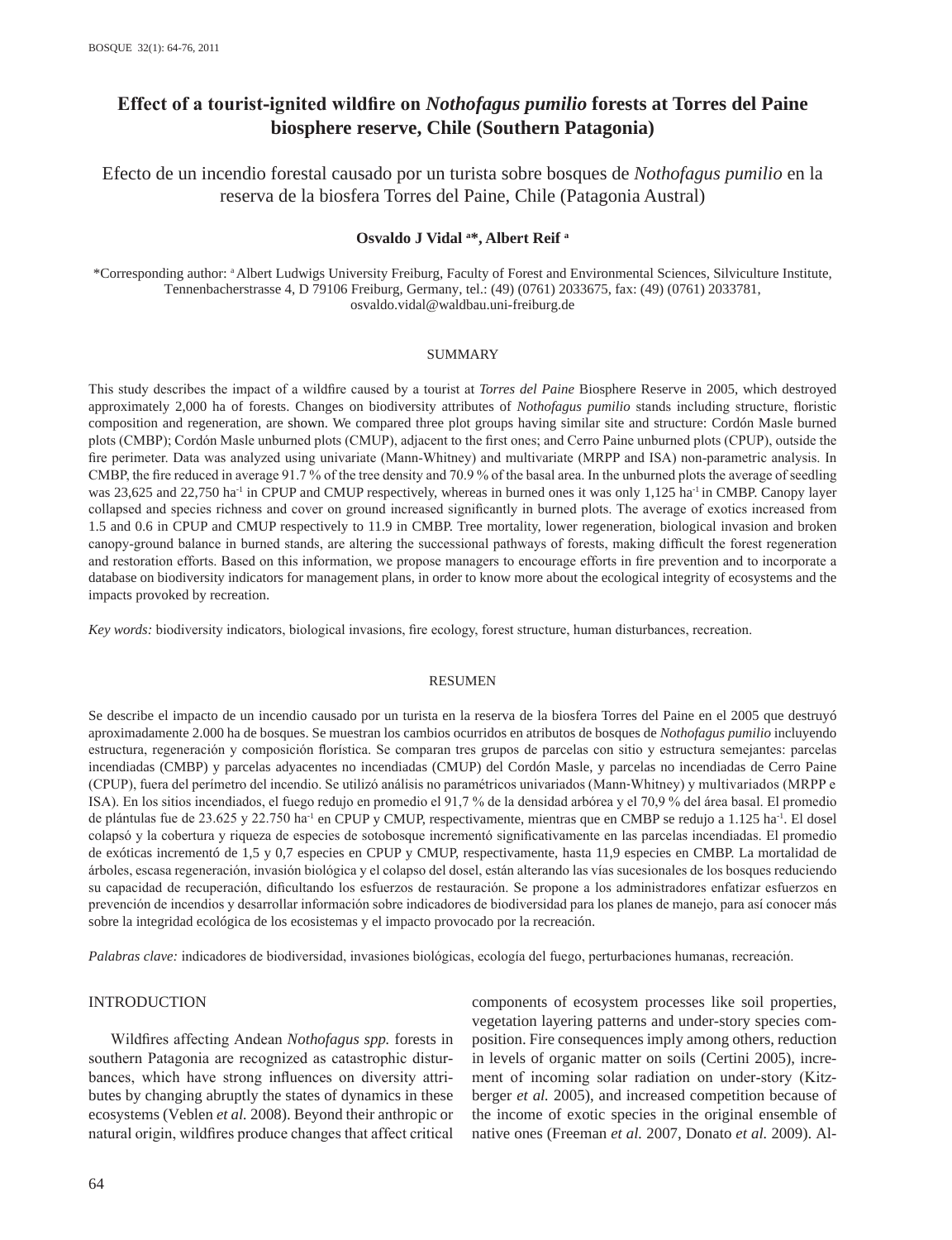though Andean *Nothofagus spp.* forest ecosystems seem to be able to recover after wildfires in absence of ulterior disturbances (Veblen *et al.* 1996), the relative increment in frequency and severity of wildfires by Euro-Chilean settlers (González *et al.* 2005) appears to exceed the critical thresholds of resilience in many of these ecosystems, especially in forest dominated by species lacking regenerative strategies after wildfires (Veblen *et al.* 2008). Thus, a rapid conversion from forests to more open vegetational landscapes like shrub-lands and grassland areas has been carried out during the last century through land use practices, livestock production and, more recently, through exurban population and recreation (Martinic 1985, Veblen and Markgraf 1988, Veblen *et al.* 2008).

In a context of biological conservation, to know how wildfires affect structure, composition and function of biodiversity at different levels of organization (Noss 1990), and at which levels these disruptions are capable of exceeding resilience thresholds, are becoming key questions for ecological management and restoration purposes (Noss 1990). Such questions are particularly interesting to be addressed in wilderness areas, which are devoted to protecting natural ecosystems and to serving as reference systems of ecological integrity from human impact (Cole and Landres 1996). In Chile wilderness areas are increasingly subjected to anthropogenic pressure arising from recreation and settlement in surrounding areas (Pauchard and Villarroel 2002), thus the generation of detailed information on biodiversity patterns is crucial because this can offer indicators as reference of pristinity or can give light on the ecological significance of potential or real impacts of disruptions (Noss 1990, Cole and Landres 1996). Although generalizations from literature could be useful by providing some guidelines for managers, local studies on this oriented focus seem to be more pertinent because of their assertiveness. This is particularly true for developing ecosystems that present wide range of distribution like the *Nothofagus pumilio* (Poepp. *et* Endl.) Krasser forests, which are distributed along the Andean for approximately 2,000 km and present a wide structure and compositional range (Hindelbrand-Vogel *et al.* 1990). On 17 February 2005, a huge wildfire was ignited at *Torres del Paine* Biosphere Reserve (Southern Chilean Patagonia), when a careless tourist accidentally flipped his stove on ground vegetation. The fire of approximately four weeks of duration, began on a grassland area but spread rapidly towards other communities, destroying valuable habitats including steppes, shrub-lands and forests along 17,000 ha inside the reserve and adjacent private lands, including approx. 2,000 ha of *N. pumilio* forests (Domínguez *et al.* 2006, Navarro-Cerrillo *et al*. 2008). Although the effects of this wildfire event have been evaluated from a landscape perspective using remote sensor data to estimate fire perimeter and affected surfaces (Navarro-Cerrillo *et al.* 2008), no studies have been focused on showing the ecological effects of this disturbance from a more biodiversity de-

tailed approach. Given the importance of this Biosphere Reserve as a national symbol of Chilean conservation areas, the development of more detailed information on the ecological impacts of this wildfire event appears to be an issue of relative magnitude which could help for conservation and restoration strategies in management plans. Thus, the objectives of the present paper are: 1) to develop biodiversity indicators as reference attributes of *N. pumilio* forests in this Biosphere Reserve and 2) to show the effect of fire on three sensitive ecosystem components belonging to these forests: stand structure, regeneration and floristic composition.

### **METHODS**

*Description of the study area.* Fieldwork was conducted at *Torres del Paine* Biosphere Reserve, a protected area located in Última Esperanza province in southern Chilean Patagonia. This 242,000 ha area is dissected by a complex physiography characterized by the Southern Patagonian Ice Fields and the Cordillera Paine, an impressive mountain range that reaches abruptly over 3,000 m. Such contrasting relief determines a variety of climates and an abrupt moisture gradient in west-east direction fluctuating from 1,000 to 300 mm in annual precipitation (Pisano 1974). The mean temperature reaches 10.8 °C in summer (January) while in winter season (July) reaches 2 °C. Bioclimatologically the entire area was classified as belonging to the humid-supratemperate belt (Amigo and Ramírez 1998). The soils are from quaternary origin after the glacier retreated approximately 10,000 years ago (Armesto *et al.* 1992), dominating the Andisol soil types with deposits of volcanic origin (Navarro-Cerrillo *et al.* 2008). The terrestrial vegetation is diverse, and ranges from arid-steppe communities to mixed *Nothofagus spp.* forests in the moistest places (Pisano 1974). Pure stand forests dominated by *N. pumilio* are located on mountain slopes and valleys, on intermediate elevation levels from 300 to 900 m altitude and with also intermediate precipitation regimes from 400 to 900 mm of annual precipitation (Pisano 1974, Armesto *et al.* 1992). The area was declared a UNESCO Biosphere Reserve in 1978 because of the beauty of its landscapes and its ecosystem representativeness (Pisano 1974, CONAF 2007).

*Plot sampling selection.* Two locations were selected as study areas to compare the effects of fire on forest components: Cordón Masle mountain range located in the northwest limit of the natural reserve, and Cerro Paine mountain range located approximately 9 km south-east from the first one. In Cordón Masle the fire perimeter affected extensive forested areas of *Nothofagus spp.* during the event of 2005 (Navarro-Cerrillo *et al*. 2008). This area (Cordón Masle) is a middle-elevation mountain range that reaches up to 900 m a.s.l., with mixed stands of *N. antarctica* (G. Forster) Oersted and *N. pumilio* in lower areas close to watersheds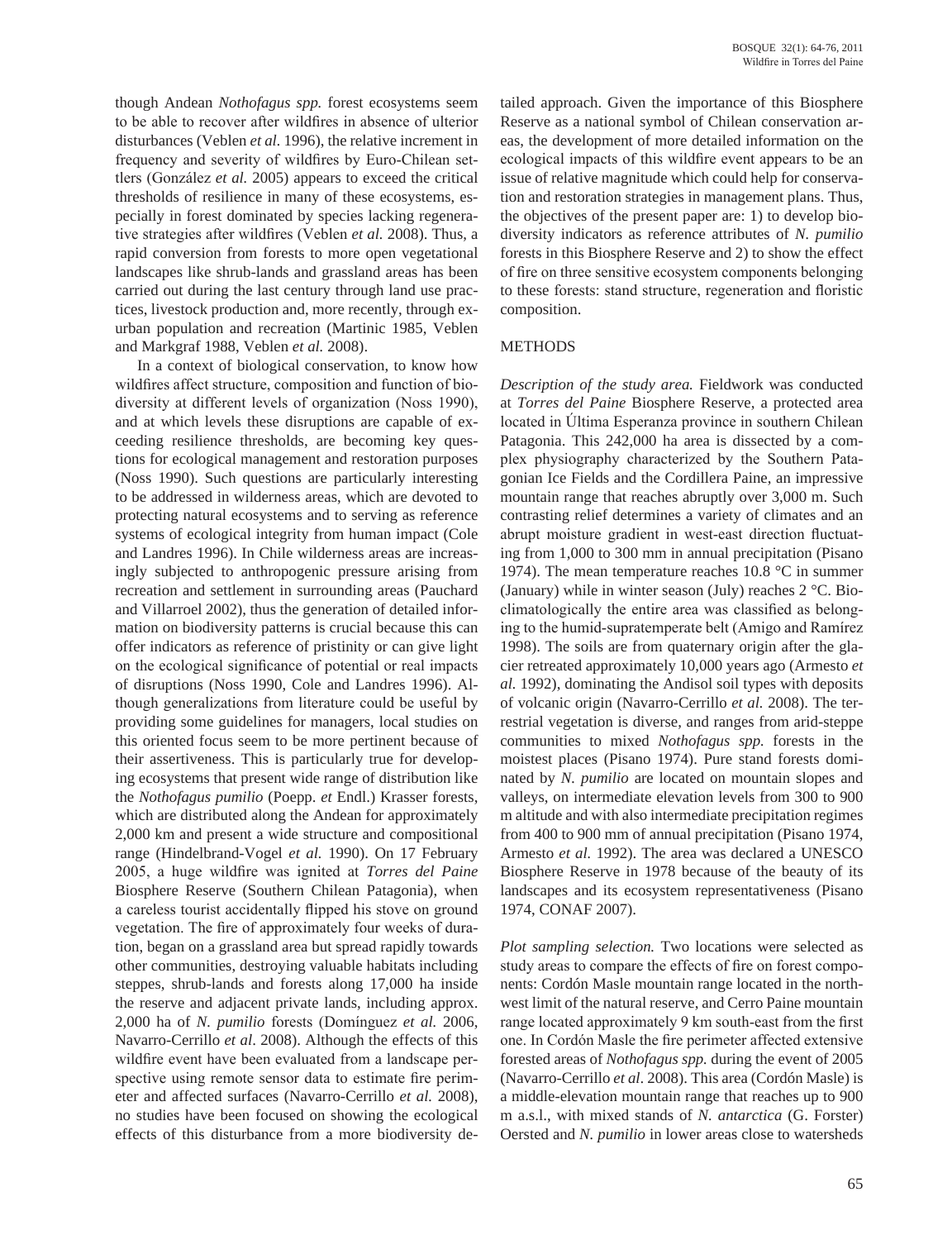and pure stands of *N. pumilio* in elevation from approximately 250 m up to 800 m. Above this elevation, forests are progressively replaced by *Krummholz* (Pisano 1974). Forested areas here developed from gentle to steep slopes with south and southeast exposure. Cerro Paine was not located within the fire perimeter of the 2005 event (Navarro-Cerrillo *et al.* 2008). This mountain range reaches up to 1,200 m, containing pure forest stands from 300 to 800 m. Similarly to Cordón Masle forested areas, pure *N. pumilio* forest stands here develop both on gentle and steep slopes with south and south-east exposure.

In February and March 2009 a total of 24 plots in pure *N. pumilio* stands were installed on these two localities according to a stratified sampling, in order to form three comparison groups: 1) Cordón Masle burned plots (CMBP), consisting of a group of eight plots burned on slopes of south and south-west exposure between 381 and 638 m in elevation; 2) Cordón Masle unburned plots (CMUP), consisting of a group of eight unaffected plots immediately adjacent to burned ones in Cordón Masle, located on slopes of south and south-west exposure, from 430 to 612 m in elevation. 3) Cerro Paine unburned plots (CPUP), consisting of a group of eight unburned plots outside the fire perimeter in Cerro Paine mountain range and from 356 to 674 m (figure 1).

The criteria for plot selection were as follows: 1) burned stands were selected having a minimum size to establish a 500  $m^2$  stand plot; 2) after establishing the burned plot, an immediately unburned contiguous forest stand was selected. Here it is assumed that stand structure (*e.g.* canopy height or trunk diameter) and site conditions (*e.g.* elevation, slope classes, aspect and soil texture) are similar because of proximity between both stands; 3) a third group of plots in Cerro Paine was installed; 4) unburned plots showed low or no evidence of disturbances by large herbivores (domestic livestock and guanaco (*Lama guanicoe*)), based on counting of browsed branches

inside the plots (Veblen *et al.* 1989) (appendix 1).

*Stands plot structure recordings and regeneration counts.*  Forest structure was characterized by installing a rectangular 50 x 10 m plot. In each plot from each group, diameters at breast height (DBH) were recorded on all trees having > 5 cm diameter at 1.3 m high. Because almost greater size-classes trees in burned plots from Cordón Masle remained standing, it was also possible to record DBH of such dead trees. This situation allowed us to generate a direct estimation on damages to tree density and basal area, by partitioning the Cordón Masle burned plots (CMBP) into two sub-groups, namely: a) Cordón Masle burned plots a (CMBPa), which includes assessments on live and dead trees and b) Cordón Masle burned plots b (CMBPb), where only live trees are considered for such estimations. Regeneration was assessed on each plot by counting the number of seedlings having between 1 and 15 cm tall.

*Vegetation sampling.* In the center of each stand, one vegetation subplot of 10 x 10 m was delimited in order to record floristic composition. Percent coverage of each vascular plant was recorded by visual estimation. All species were attributed to a particular horizontal layer on recordings, namely: a) stratum 1 of species present in under-story layer  $(0 - 0.5 \text{ m} \text{ in height})$ ; b) stratum 2 of species present in the low shrub layer  $(0.5 - 1 \text{ m in height})$ ; c) stratum 3 of species present in the high shrub layer (1 - 5 m in height) and d) tree layer  $(55 \text{ m in height})$ . Species not determined *in situ* were collected for laboratory identification using taxonomical literature (Moore 1982, Matthei 1995, Rodríguez and Quezada 2003). Nomenclature follows to Henríquez *et al.* (1995) and Domínguez *et al*. (2006).

*Database analyses.* Data on stand structure and regeneration were used to elaborate a database for comparisons amongst the groups of plots. We estimated total tree



**Figure 1.** Location of sampling plots at Cerro Paine (A), where the fire perimeter did no affect the area, and at Cordón Masle (B), inside the fire perimeter during the wildfire in 2005 ( $U =$  unburned,  $B =$  burned).

Localización de las parcelas de muestreo en Cerro Paine (A), donde el perímetro del incendio no afectó el área y en Cordón Masle (B), sector ubicado dentro del perímetro del incendio en el evento del 2005 (U = no incendiado, B = incendiado).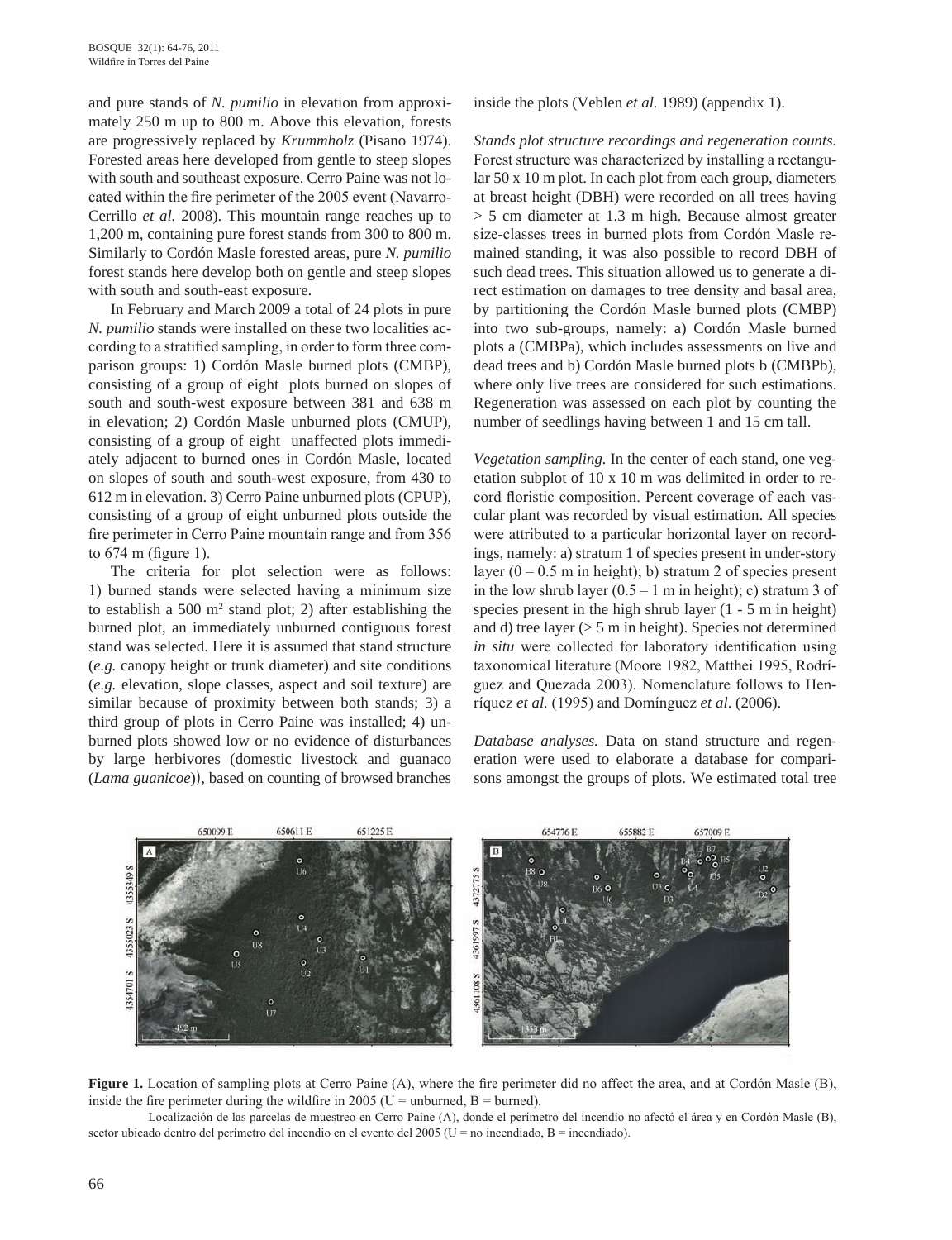density (including both live and dead standing trees in burned plots), live standing tree density, tree DBH, total basal area (including both live and dead standing trees in burned plots), live standing basal area and regeneration (saplings and seedlings). Data on floristic composition was used to estimate means and medians for richness and cover of species based on groups of common features among species. The following features were assigned for each species: phytogeographic origin (natives or non-native species) (Matthei 1995, Henríquez *et al.* 1995, Domínguez *et al.* 2006), general life forms (trees, tall shrubs, low shrubs, herbs, graminoids, epiphytes) (Donato *et al.* 2009), and Raunkiaer's plant life forms (phanerophytes, chamaephytes, hemicryptophytes, therophytes, geophytes, epiphytes) (Mueller-Dombois and Ellenberg 1974). In addition, Shannon and Berger Parker indexes were computed for quantifying differences on diversity and taxonomical homogeneity among the groups. These indices were computed from the sum of all absolute covers of individual plant species in each group.

*Statistical analyses.* Stand structure (tree densities, basal area, dbh, and vegetation layers), regeneration (number of seeds and saplings), plant life forms (general and Raunkiaer's system) and phytogeographic origin (native and exotic plants) were compared among groups using Mann-Whitney *U*-tests. Statistic significance was accepted at the 0.05 *P* level. Shannon and Berger-Parker indexes were compared by generating confidential intervals from bootstrap estimators (1,000 iterations). Univariate analyses were performed using the PAST software (Hammer *et al.* 2001).

"Multi-response permutation procedure" (MRPP) using Euclidean was performed to test the hypothesis of no difference in species composition among groups. In this test, an *A* statistics describes the degree of within-group homogeneity compared to that expected by chance (called effect size) (McCune and Grace 2002). When all entities within groups are identical, *A* reaches its maximum value  $(A = 1)$ . When the heterogeneity within groups equals the level expected by chance, then  $A = 0$ , and when there is more heterogeneity within groups than the level expected by chance, then  $A < 0$ . In MRPP a *P* value is given for each test group comparison. Pre-defined groups of plots as described above were used to make multiple comparisons based on species composition data. Following the MRPP, we performed "indicator species analyses" (ISA) (Dufrêne and Legendre 1997) to verify fidelity of species to burned and unburned conditions. These species are responsible for differences between groups in the MRPP. ISA yields an indicator value and a statistical significance for this value from Monte-Carlo randomizations. PC-ORD software (MacCune and Grace 2002) was used for these multivariate analyses.

# RESULTS

*Responses on structural attributes.* Differences among groups on tree density and basal area were statistically significant. Average densities  $(\pm SD)$  of living trees diminished from  $545 \pm 251$  trees ha<sup>-1</sup> (CMBPa) to  $45 \pm 59$ trees ha<sup>-1</sup> (CMBPb) (Mann-Whitney *U*-test:  $z = -3.31$ , *P* < 0.001), while the basal area of living trees was reduced from  $51.9 \pm 16.9$  m<sup>2</sup> ha<sup>-1</sup> (CMBPa) to  $15.1 \pm 13.0$  m<sup>2</sup> ha<sup>-1</sup> (CMBPb) (Mann-Whitney *U*-test: z = -3.10, *P* < 0.001). These changes were caused by high fire intensity, which destroyed 91.7 % of the initial tree densities and 70.9 % of the basal area of evaluated stands. Tree mean diameters, however, remained unchanged (figure 2).

Vegetation covers were changed after the fire (table 1).



**Figure 2.** Stand structure features for the group of plots in the present study. CPUP = Cerro Paine unburned plots, CMUP = Cordón Masle unburned plots, CMBPa = Cordón Masle burned plots live and dead trees and CMBPb = Cordón Masle burned plots live standing. Means and standard errors are given in each case. Different letters indicate significant differences among groups (Mann-Whitney *U-*test, 95 %).

Características estructurales para los grupos de parcelas evaluadas en el presente estudio. CPUP= parcelas no incendiadas del Cerro Paine, CMUP = parcelas no incendiadas de Cordón Masle, CMBPa = parcelas incendiadas de Cordón Masle, árboles vivos y muertos y CMBPb = parcelas incendiadas del Cordón Masle, solo árboles vivos. Los promedios y el error estándar son dados para cada caso. Letras diferentes indican diferencias significativas entre grupos (Mann-Whitney *U*-*test*, 95 %).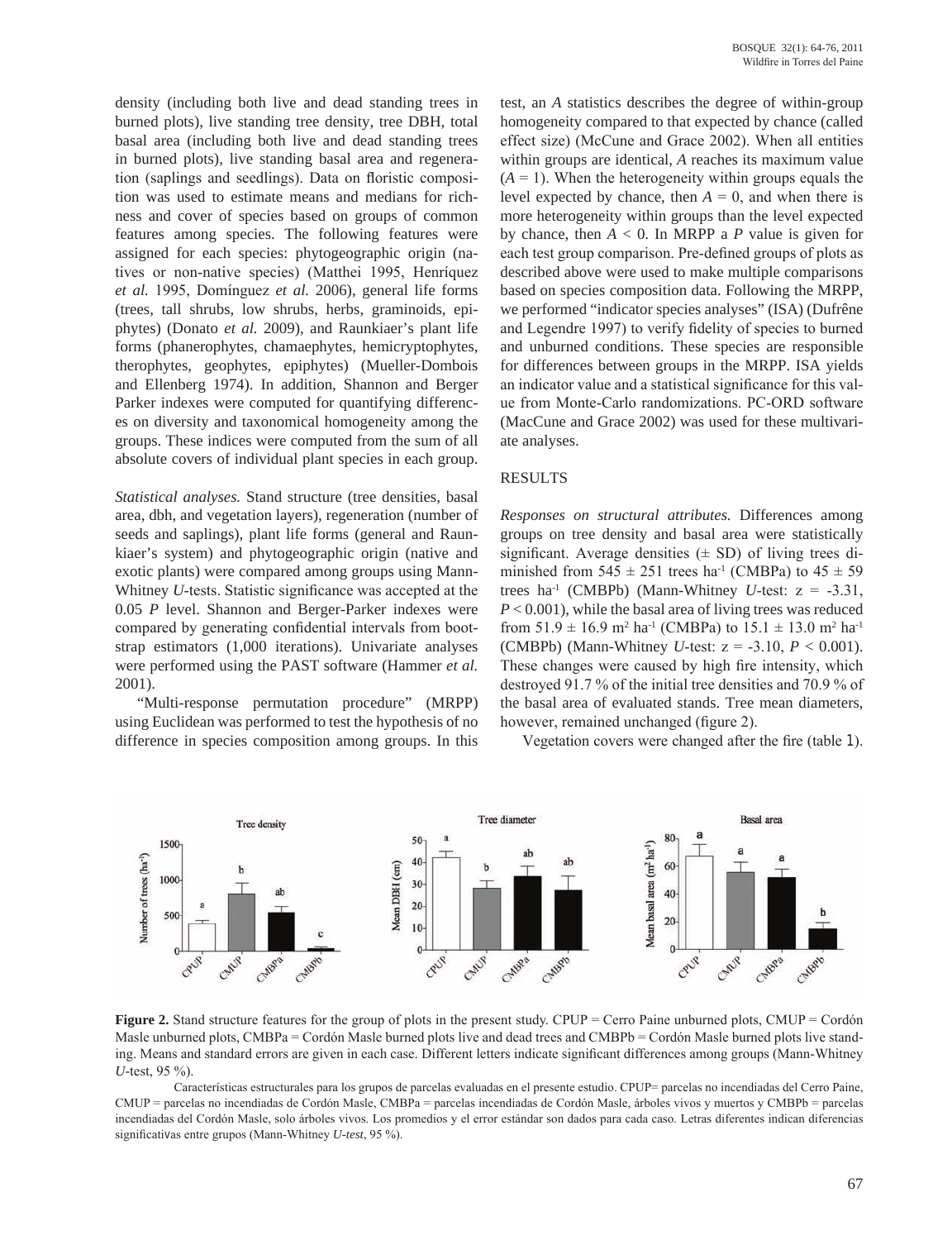On average, ground vegetation in CMBP reached 96.3  $\pm$  45.8 % of relative cover, whereas in CPUP and CMUP this value reached  $52.1 \pm 29.4$  % and  $59.1 \pm 12.7$  %, respectively (Mann-Whitney *U*-test, *P* < 0.001). In contrast, tree cover layer reached a reduced value in CMBP of 1.5  $\pm$  2.3 %, though in CPUP and CMUP this value reached higher values of  $37.3 \pm 11.7$  % and  $43.0 \pm 5.3$  %, respectively (Mann-Whitney *U*-test, *P* < 0.001). Shrub layer also shows significant differences among groups. Thus, in CMBP shrub cover reached just  $1.9 \pm 2.6$  %, while in CPUP and CMUP this value reaches  $8.2 \pm 9.4$  % and  $8.6$  $\pm$  6.4 %, respectively (Mann-Whitney *U*-test, *P* < 0.001) (table 1).

Differences on regeneration patterns were also statistically significant among groups (Mann-Whitney *U*-test,  $P < 0.001$ ). On average  $1,125 \pm 1,123$  seedlings ha<sup>-1</sup> were found in CMBP, while in CPUP and CMUP 23,625  $\pm$  24,908 and 22,750  $\pm$  16,901 seedlings ha<sup>-1</sup> were found, respectively (table 1).

*Responses on species composition and diversity.* Species composition varied significantly among burned and unburned groups for all species covers (MRPP: *A* = 0.253,  $T = -12.397, P < 0.001$ ). Burned and unburned plot groups differed significantly (pairwise comparisons), but no differences were detected between the CPUP and CMUP (MRPP:  $A = 0.045$ , T =  $-1.204$ ,  $P > 0.05$ ). Indicator values computed by ISA showed that from a total of 77 species (appendix 2), 33 can be considered as belonging to burned or unburned conditions, with fidelity values fluctuating from 37.5 (relatively high) to 100 (absolute fidelity in any group). In unburned plot groups, seven species can be considered as belonging to this undisturbed condition (all of them natives) while 26 species are typical for burned condition (46 % of them native and 54 % exotic) (figure 3).

The richness and cover of species showed also significant differences among groups (Mann-Whitney *U*test,  $P < 0.001$ ) (figure 4). The mean number of species  $(\pm$  SD) in CMBP was 28.0  $\pm$  4.8, while in CPUP and CMUP it reached  $17.9 \pm 3.0$  and  $12.4 \pm 3.7$  respectively. By dividing this measure between native and exotic species, richness of native ones resulted significantly greater by comparing CPUP and CMUP  $16.3 \pm 2.7$  v/s  $11.8 \pm 2.9$ species) (Mann-Whitney *U*-test, z = -2.596, *P* < 0.001), while the comparison between CPUP and CMBP and also CMUP and CMBP remained not significant (Mann-Whitney *U*-test, *P* > 0.05). Exotic species reached significantly higher values in burned plots (Mann-Whitney *U*-test, *P* < 0.001). On average, exotic species richness reached values of  $11.9 \pm 4.2$  in CMBP compared with the  $1.5 \pm 1.9$ and  $0.6 \pm 1.1$  obtained from CPUP and CMUP, respectively (Mann-Whitney *U*-test, *P* < 0.001). Considering the cover values, no significant changes among the groups were observed (Mann-Whitney *U*-test, *P* > 0.05). The absolute cover of species in CMBP reached values of  $136 \pm$ 46 %, while in unburned plots it reached  $120 \pm 18$  % and

**Table 1.** Summary of biodiversity indicators for the locations evaluated in the present study. CPUP = Cerro Paine Unburned Plots; CMUP = Cordón Masle Unburned Plots; CMBP = Cordón Masle Burned Plots. Average values and standard deviations are given. Differences among groups of plots are showed (Mann-Whitney *U*-test, 95 %). For Shannon and Berger-Parker indexes confidence intervals are given from bootstrap estimators and differences among groups are based on Monte-Carlo permutations.

Resumen de indicadores de biodiversidad para las localidades evaluadas en el presente estudio. CPUP = parcelas no incendiadas del Cerro Paine; CMUP = parcelas no incendiadas del Cordón Masle; CMBP = parcelas incendiadas del Cordón Masle. Se muestran los valores promedios y desviaciones estándar. Se indican las diferencias estadísticas entre los grupos (Mann-Whitney *U*-*test*, 95 %). Para los índices Shannon y Berger-Parker se confeccionaron intervalos de confianza basados en estimadores de tipo bootstrap. Las diferencias entre grupos están basadas en permutaciones Monte-Carlo.

|                                     |                     | Location            | $M-WP$            |                     |                      |                      |
|-------------------------------------|---------------------|---------------------|-------------------|---------------------|----------------------|----------------------|
| Biodiversity indicators             | <b>CPUP</b>         | <b>CMUP</b>         | <b>CMBP</b>       |                     | CPUP/<br><b>CMBP</b> | CMUP/<br><b>CMBP</b> |
| Mean of plant richness              | $16.7 \pm 2.9$      | $12.4 \pm 3.7$      | $28 \pm 4.8$      | <b>CMUP</b><br>$**$ | ***                  | ***                  |
| Mean of native plants               | $15.2 \pm 2.7$      | $11.8 \pm 2.9$      | $16.1 \pm 4.6$    | **                  | ns                   | ***                  |
| Mean of exotic plants               | $1.5 \pm 1.9$       | $0.6 \pm 1.1$       | $11.9 \pm 4.2$    | ns                  | ***                  | ***                  |
| Rate of exotics $(\% )$             | $8.9 \pm 9.6$       | $4.1 \pm 5.9$       | $44.4 \pm 13.3$   | ns                  | ***                  | ***                  |
| Absolute vegetation cover $(\% )$   | $120.1 \pm 17.7$    | $146.3 \pm 18.1$    | $135.5 \pm 45.7$  | **                  | ns                   | <sub>ns</sub>        |
| Canopy layer cover relative $(\% )$ | $37.3 \pm 11.7$     | $43.0 \pm 5.3$      | $1.5 \pm 2.3$     | ***                 | ***                  | ***                  |
| Shrub layer cover canopy $(\%)$     | $8.2 \pm 9.4$       | $8.6 \pm 6.4$       | $1.9 \pm 2.6$     | ns                  | ns                   | $**$                 |
| Ground layer cover canopy $(\%)$    | $52.1 \pm 29.4$     | $59.1 \pm 12.7$     | $96.3 \pm 45.8$   | ns                  | ***                  | ***                  |
| Seedling regeneration $(ha^{-1})$   | $23,625 \pm 24,908$ | $22,750 \pm 16,901$ | $1,125 \pm 1,123$ | ns                  | ***                  | ***                  |
| Shannon index                       | $2.322$ (CI =       | $1.859$ (CI =       | $3.212$ (CI =     | ns                  | ***                  | ***                  |
|                                     | $2.211 - 2.384$     | $1.763 - 1.918$     | $3.105 - 3.254$   |                     |                      |                      |
| Berger Parker index                 | $0.364$ (CI =       | $0.422$ (CI =       | $0.161$ (CI =     | ns                  | ***                  | ***                  |
|                                     | $0.333 - 0.395$     | $0.392 - 0.455$     | $0.142 - 0.182$   |                     |                      |                      |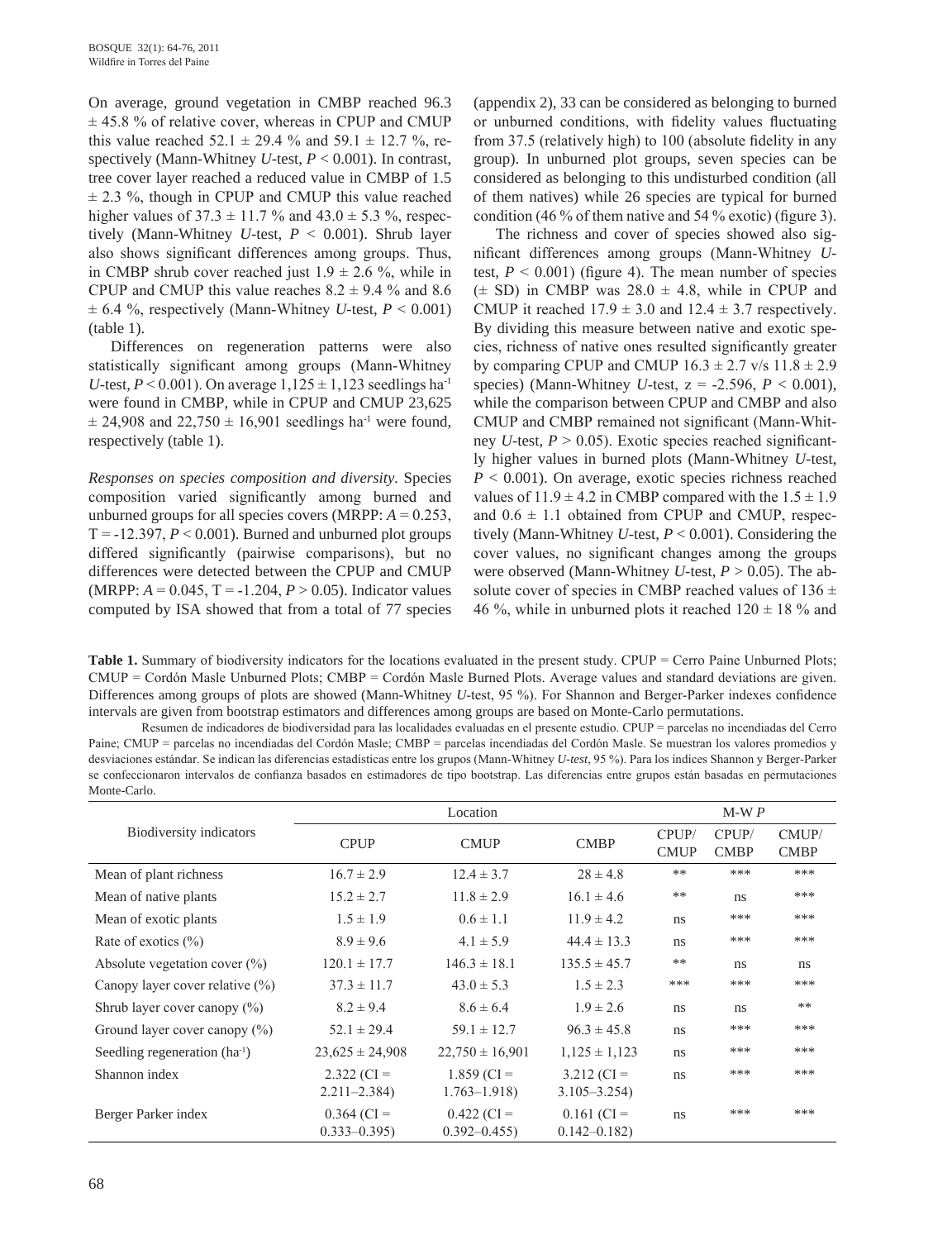

**Figure 3.** Ordination of species based on indicator species analysis, contrasting association among burned and unburned group of plots. Species are placed according to it's *A* indicator value.

Ordenación de las especies basada en el análisis de especies indicadoras, contrastando la asociación entre los grupos de parcelas incendiadas y no incendiadas. Las especies son ordenadas de acuerdo al valor indicador *A* (*P* < 0,05).

 $146 \pm 18$  % in CPUP and CMUP, respectively. Native species had significantly lower cover values in CMBP  $(73 \pm 24 \%)$  than in unburned ones  $(110 \pm 16 \%)$  and  $142 \pm 20$  % in CPUP and CMUP, respectively) (Mann-Whitney *U*-test, *P* < 0.01). Exotic species however, which were practically absent in CPUP ( $10 \pm 13$  %) and CMUP  $(4 \pm 8 \%)$ , reached higher values in CMBP  $(62 \pm 33 \%)$  $(P < 0.001)$  (figure 4).

Berger-Parker index (*d*) shows lower values for the CMBP  $(d = 0.1614, CI = 0.1421 - 0.1827)$  than those permuted for CPUP ( $d = 0.3641$ , CI = 0.333 – 0.3951) and CMUP ( $d = 0.4227$ , CI = 0.392 – 0.4552), indicating the reduced cover values of the dominant species (*N. pumilio*) in burned plots. Shannon index (H') also showed greater values in CMBP (H' =  $3.212$ , CI =  $3.105 - 3.254$ ) than those in CPUP (H' = 2.322, CI = 2.211 – 2.384) and CMUP  $(H' = 1.859, CI = 1.763 - 1.918)$  showing the incorporation of new species to the disturbed places and relative homogeneity in cover values among them (table 1).



**Figure 4.** Phytogeographic origin of plant species recorded on this study according to species richness (number of species) and relative covers (%) in Cerro Paine unburned plots (CPUP), Cordón Masle unburned plots and Cordón Masle burned plots. Means and standard errors are given in each case. Different letters indicate significant differences among groups (Mann-Whitney *U*-test, 95 %).

Origen fitogeográfico de las especies de plantas registradas en el presente estudio de acuerdo a la riqueza (número de especies) y la cobertura relativa de las mismas (%) en las parcelas no incendiadas de Cerro Paine (CPUP), parcelas no incendiadas de Cordón Masle (CMUP) y parcelas incendiadas de Cordón Masle (CMBP). Los promedios y el error estándar son dados para cada caso. Letras diferentes indican diferencias significativas entre grupos (Mann-Whitney *U*-*test*, 95 %).

*Responses of plant life forms.* Both number and cover of phanerophyte and epiphyte species had reduced values in burned plots (figure 5). The damage produced by fire destroyed the components present in the canopy, allowing the incorporation of new understory species to the original ensemble. Average of phanerophyte species  $(\pm SD)$  in CMBP reached values of  $1.25 \pm 1.4$  compared with the  $2.8 \pm 1.2$  and  $3.1 \pm 0.6$  species appearing in CPUB and CMUP, respectively. Cover values in CMBP reached  $2.5 \pm 3.4$  %, while in CPUP and CMUP these values reached  $46.6 \pm 14.7$  % and  $48.7 \pm 5.1$  %, respectively. By contrast, the richness and cover in burned places of both hemicriptophytes and therophytes increased significantly.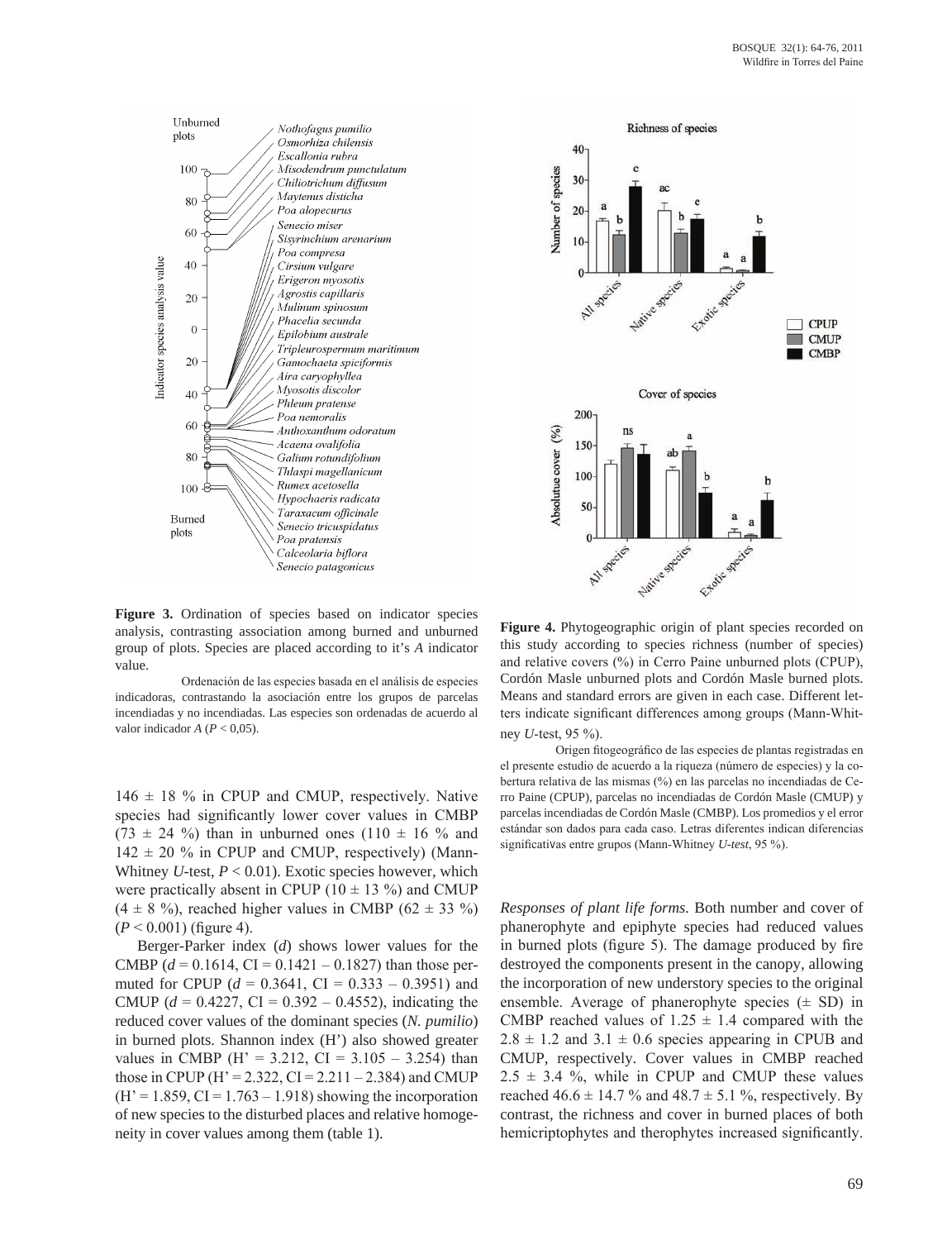

**Figure 5.** Plant life forms according to species richness (number of species) and relative cover in Cerro Paine unburned plots (CPUP), Cordón Masle unburned plots (CMUP) and Cordón Masle burned plots (CMBP). Means and standard errors are showed. Different letters indicate significant differences among groups (Mann-Whitney *U*-test, 95%). Raunkiaer plant life forms: PHAN= phanerophytes, CHAM= chamaephytes, HEMI= hemicryptophytes, CRYP= cryptophytes, THER= therophytes, EPIP= epiphytes. General plant life forms: TREE= trees, TASH= tall shrubs, LOSH= low shrubs, HERB= herbs, GRAM= graminoids, EPIP= epiphytes.

Formas de vida de las plantas de acuerdo a la riqueza de especies (número de especies) y la cobertura relativa en las parcelas no incendiadas de Cerro Paine (CPUP), parcelas no incendiadas de Cordón Masle (CMUP) y parcelas incendiadas de Cordón Masle. Se muestra la media y el error estándar. Diferentes letras indican diferencias significativas entre grupos (Mann-Whitney *U*-*test*, 95 %). Formas de vida de Raunkiaer: PHAN = fanerófitos, CHAM = caméfitos, HEMI = hemicriptófitos, CRYP = criptófitos, THER = terófitos, EPIP = epifitos. Formas de vida generales de las plantas: TREE = árboles, TASH = arbustos altos, LOSH = arbustos bajos, HERB = hierbas, GRAM = graminoides, EPIP = epifitos.

Hemicriptophyte species incremented in average from 1.2  $\pm$  1.0 and 0.7  $\pm$  1.0 in CPUP and CMUP to 7.1  $\pm$  2.7 in CMBP. Cover incremented from  $23.4 \pm 17.6$  % and  $21.4 \pm 17.6$ 15.3 % in CPUP and CMUP respectively to  $49.7 \pm 15.9$  % in CMBP. Therophyte species average increased from 1.1  $\pm$  1.0 and 0.2  $\pm$  0.5 species (CPUP and CMUP) to 4.7  $\pm$  2.0 species in burned plots from Cordón Masle. Covers also increased from  $6.1 \pm 15.1$  % and  $0.5 \pm 1.2$  % (CPUP and CMUP) to  $11.1 \pm 6.4$  % in burned plots (figure 5).

Almost all groups of general plant life forms presented significant differences in comparisons between unburned and burned plots. Tree species diminished on average from  $1.3 \pm 0.5$  and  $1.1 \pm 0.4$  in CPUP and CMUP to  $0.4 \pm 0.5$ in CMBP. Cover changed from  $39.2 \pm 7.9$  % and  $43.5 \pm 1.5$ 5.2 % in unburned places (CPUP and CMUP) to  $1.1 \pm$ 1.6 % in CMBP. Herbs and graminoids also incremented in burned plots, showing their ability to invade in places where canopy collapsed. Herb species number incremented in average from  $8.5 \pm 2.4$  and  $4.9 \pm 2.8$  in CPUP and

CMUP, respectively, to  $16.7 \pm 2.9$  species in CMBP. Covers of herbs incremented from  $20.9 \pm 16.6$  % and  $15.8 \pm 12.5$  % in CPUP and CMUP, respectively, to 36.3  $\pm$  7.4 % in CMBP. Graminoid presented also significantly higher values in burned plots. Species numbers in unburned plots reached values of  $2.4 \pm 1.2$  and  $1.7 \pm 1.2$  (CPUP and CMUP respectively) while in CMBP this value reached  $6.2 \pm 2.4$  species. Cover differences are more notorious, whereas in unburned plots relative cover reached 8.8  $\pm$ 16.1 % and  $6.0 \pm 6.6$  % (CPUP and CMUP respectively), in BPCM this metric reached  $24.5 \pm 14.0$  % (figure 5).

#### DISCUSSION

The increase in total richness recorded in burned plots represents a difficulty for forest recovery. Intensity developed by fire has broken the balance between canopy and understory, providing higher light conditions and bare soil. Thus the incoming of propagules from outside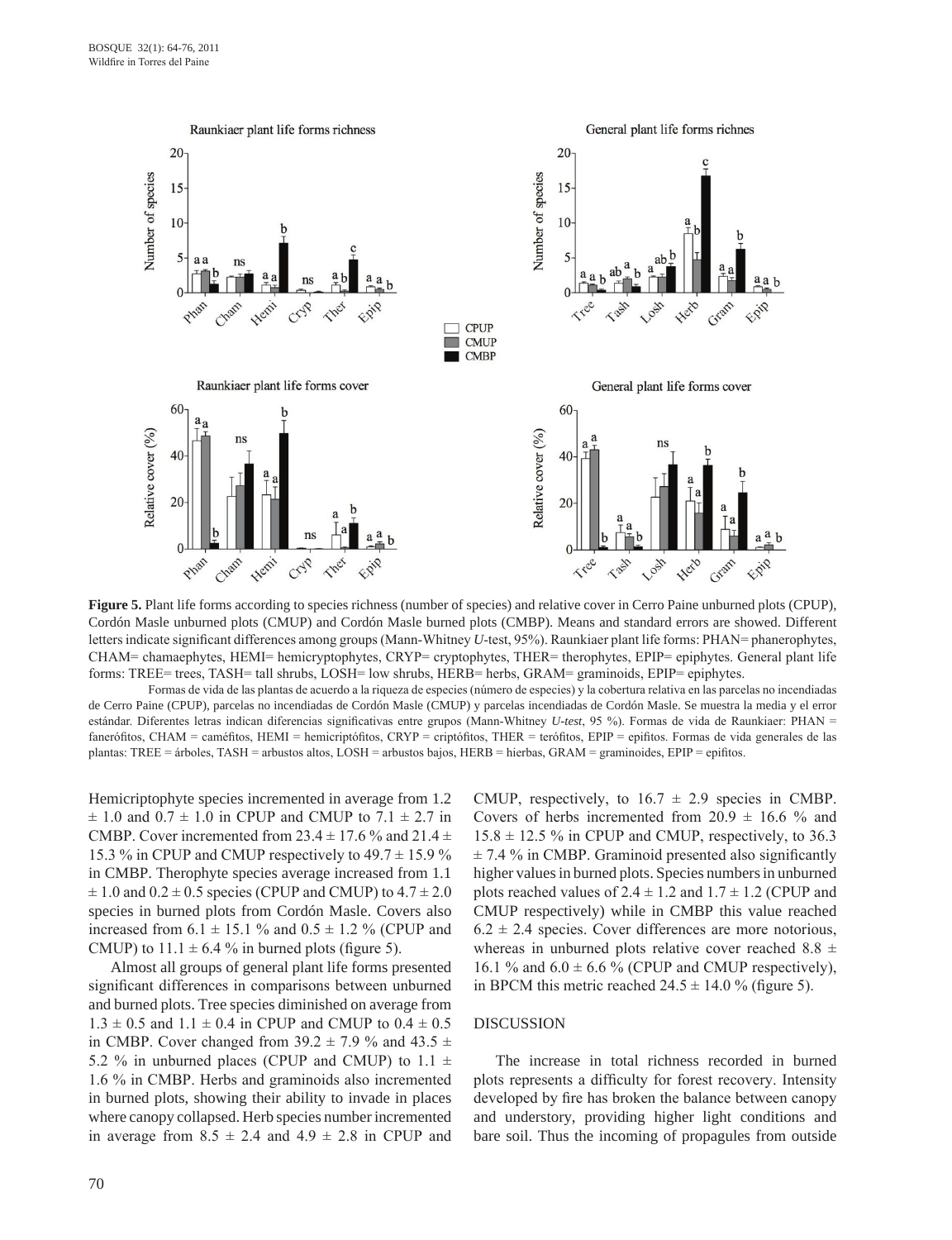sources, like grasslands and shrub-lands communities adjacent to forests (Domínguez *et al.* 2006), intensifies competition between the new pools of species. Many communities acting as propagule sources are systems which were previously disrupted through fires started by Euro-Chilean settlers (González *et al.* 2005) until 1950 for livestock production (Martinic 1985, Huber and Markgraf 2003), who simultaneously had introduced exotic species for providing food for livestock. After that, many of these species became naturalized and invaders (*sensu* Richardson *et al.* 2000) in many places inside the study area (*e.g. Agrostis capillaris* L., *Poa compresa* L., *Phleum pratense* L.) (Pisano 1974, Domínguez *et al.* 2006). Species like *Holcus lanatus* L., *Galium aparine* L. or *Hordeum marinum* Hudson remained with relatively low cover and abundance values in undisturbed forest, but became more abundant in burned places. Since biological invasions are assumed as a potential risk for biodiversity conservation in protected areas (*e.g.* Mack *et al.* 2000), more local and detailed studies focused on taxonomical and ecological attributes of exotic and invasive species are required, in order to determine priority management decisions looking for diminishing present impact of infested areas and control of new focus of invasion (Domínguez *et al.* 2006).

Structural changes of stratification layering involve deep modifications on forest dynamics, seriously limiting recruitment and establishment of new tree populations. Although a small amount of seedlings was detected in burned areas, we speculate that seedling emergence and survival will be strongly affected by the structural changes affecting the forest stands. As showed by experimental studies, *N. pumilio* seedling survival on more canopy burned places is strongly limited by synergic effects from loss of soil organic matter, incoming radiation (Kitzberger *et al.* 2005) and drying effects of strong winds (Veblen *et al.* 1996) affecting soil water retention. In addition, strongly burned soils are usually nitrogen deficient because of volatilization of organic compounds and degradation of humus layer (Certini 2005). Since *N. pumilio* appears to be a species of higher nitrogen requirement in the study area (Armesto *et al.* 1992), establishment of new population on high burned areas seems unlikely. In addition, no vegetative reproduction was observed from burned trees, making the resilience of forest a process highly dependent from naturally established seedlings. Nevertheless, forest borders adjacent to unburned stands would act as buffer areas, providing intermediate soil biochemical conditions, semi-shade levels of luminosity, and higher number of seeds from unburned forest boundaries, where recruitment would be most successful. As showed by Fajardo and McIntire (2010), burned forests edges exhibit aggregate establishment of trees that tend to merge producing an "extremely unusual aggregation of mature trees". In this sense, a mast-seeding interval would completely change the recruitment conditions observed in this study and

consequently, the recovery state of the affected stands. Efforts to restore burned forests should focus on forest edges.

Changes on plant life forms is another forest attribute greatly affected after the fire. Trees and phanerophytes were severely reduced to the benefit of under-story species, like small shrubs, herbs and graminoids (low phanerophytes, hemicryptophytes and therophytes), which is a typical pattern for disrupted ecosystems where gaps and higher light conditions favored annual or short-lived perennials (Rusch *et al.* 2003). Species of lower statures presenting rapid responses in growth, reproduction and short life cycles are able to develop in disturbed sites, invade new communities and alter successional pathways (Donato *et al.* 2009). In addition, the disappearing of trees as key structures on ecosystems would be a critical factor on the survival of dependent species as bird assemblages; making them inhospitable for food acquisition or refuge from predators (Díaz *et al.* 2005). The notorious presence of *Senecio patagonicus* Hook. *et* Arn., a native species in cover replacing previously abundant ones *Escallonia rubra* (Ruiz *et* Pavon) Pers. and *Maytenus disticha* (Hook.f.) Urban*,* can contribute also in turn to the successional rates and pathways, as seems to be the situation in disrupted *N. pumilio* places in Nahuel Huapi National Park, Argentina (Kitzberger *et al*. 2005).

### CONCLUDING REMARKS

This study addresses the ecological significance produced by the last huge fire, which occurred in *Torres del Paine* Biosphere Reserve by showing the impact of fire on forest biodiversity components. Collapse of canopy, higher rates of exotic species in burned places and poor tree regeneration in burned places were detected. Such changes destroy the resilience capacity of forests by conducting a dominance shift towards a mixed assemblage dominated by re-sprouting shrub-lands and exotic herbs, making restoration efforts highly unsuccessful. Since fire severity was high, we cannot set limits for the resilience thresholds. Thus we suggest focusing future research on forest borders, which, due to their intermediate biophysical conditions, would act as more suitable places in restoration programs.

The difficulty to set long term restoring programs lies not only in the high intensity developed during the last event, but also on the high frequency recorded in fire events which occurred as a consequence of human ignitions in recent years. During the last 24 years, 29 human-ignited fires destroyed approximately 30,000 ha in the reserve boundaries. Fire protection is needed throughout, and so are adequate training and equipment against fire events for rangers. Furthermore, tourists must be informed of the consequences of fire on biodiversity, and, on the field, more rangers must be present to oversee the conduct of campers, who represent the highest risk segment.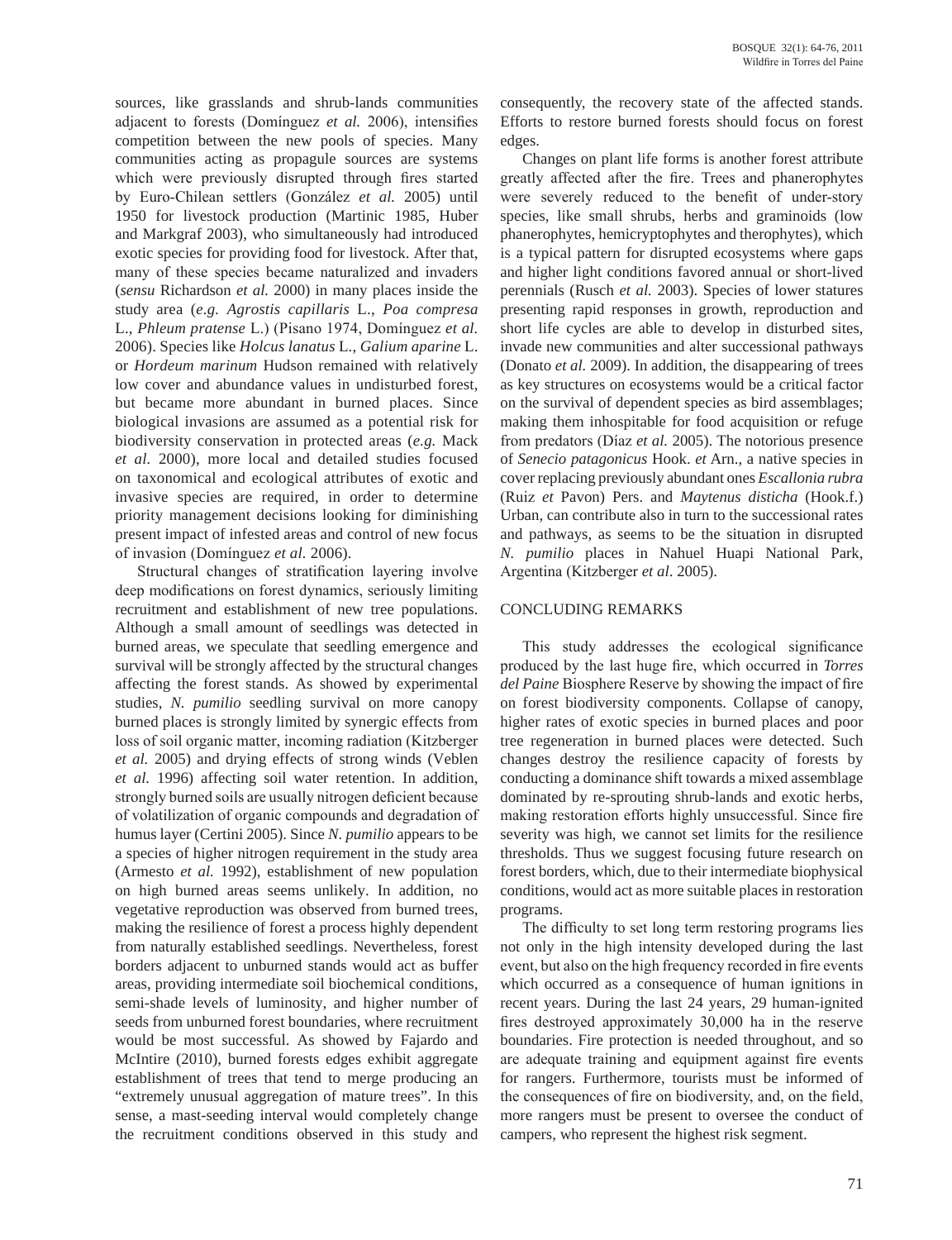Until now management plans have lacked monitoring information (*e.g.* biodiversity indicators), which can show the ecological integrity of the ecosystems, as well as reveal unwanted changes on biodiversity attributes. In this way, disturbances derived from human influences are not detected and not recorded, and the management decisions are not taken from scientific information. There is a need for quantifiable information to be added to management plans, like biodiversity indicators for long term monitoring programs. Such information can help managers take decisions related to conditions which they wish to maintain and conserve for the future.

#### ACKNOWLEDGEMENTS

The *Asociación Medio Ambiental Torres del Paine* provided the field support. Thanks to Juliana Torres for logistic coordination in the field. The Corporación Nacional Forestal (CONAF) provided authorization for research in the area. Thanks to Juan Toro, ranger in Laguna Azul, for his field help. The first author thanks the National Commission on Science and Technology (CONICYT) and the German Academic Exchange Service (DAAD) for funding his PhD scholarship at the Albert Ludwig University of Freiburg, Germany.

#### REFERENCES

- Amigo J, C Ramírez. 1998. A bioclimatic classification of Chile: woodland communities in the temperate zone. *Plant Ecology* 136: 9-26.
- Armesto JJ, I Casassa, O Dollenz. 1992. Age structure and dynamics of Patagonian beech forests in Torres del Paine National Park, Chile. *Vegetatio* 98: 13-22.
- Certini G. 2005. Effects of fire on properties of forest soil: a review. *Oecologia* 143: 1-10.
- Cole DN, PB Landres. 1996. Threats to wilderness ecosystems: Impacts and research needs. *Ecological Applications* 6 (1): 168-184.
- CONAF (Corporación Nacional Forestal, CL). 2007. Plan de manejo del Parque Nacional Torres del Paine. 230 p.
- Díaz IA, JJ Armesto, S Reid, KE Sieving, MF Willson. 2005. Linking forest structure and composition: avian diversity in successional forests of Chiloé island, Chile. *Biological Conservation* 123: 91-101.
- Domínguez E, A Elvebakk, C Marticorena, A Pauchard. 2006. Plantas introducidas en el Parque Nacional Torres del Paine, Chile. *Gayana Botanica* 63: 131-141.
- Donato DC, JB Fontaine, WD Robinson, JB Kauffman, EL Law. 2009. Vegetation response to a short interval between highseverity wildfires in a mixed-evergreen forest. *Journal of Ecology* 97: 142-154.
- Dufrêne M, P Legendre. 1997. Species assemblages and indicator species: the need for a flexible asymmetrical approach. *Ecological Monographs* 67: 345-366.
- Fajardo A, EJB McIntire. 2010. Merged trees in second-growth, fire origin forest in Patagonia, Chile: positive spatial association patterns and their ecological implications.

*American Journal of Botany* 97(9): 1424-1430.

- Freeman JP, TJ Stohlgren, ME Hunter, PN Omi, EJ Martinson, GW Chong, CS Brown. 2007. Rapid assessment of post fire plant invasions in coniferous forests of the western United States. *Ecological Applications* 17: 1656-1665.
- González ME, TT Veblen, JS Sibold. 2005. Fire history of *Araucaria-Nothofagus* forests in Villarrica National Park, Chile. *Journal of Biogeography* 32: 1187-1202.
- Hammer O, DAT Harper, PD Ryan. 2001. PAST: Paleontological statistical software package for education and data analysis. *Palaeontología electrónica* 4: 1-9.
- Henríquez J, E Pisano, C Marticorena. 1995. Catálogo de la flora vascular de Magallanes (XII Región), Chile. *Anales del Instituto de la Patagonia* 23: 5-30.
- Hindelbrand-Vogel R, R Godoy, A Vogel. 1990. Subantartic-Andean *Nothofagus pumilio* forests. *Vegetatio* 89: 55-68.
- Huber UM, V Markgraf. 2003. European impact on fire regimes and vegetation dynamics at the steppe-forest ecotone of southern Patagonia. *The Holocene* 13: 567-579.
- Kitzberger T, E Raffaele, K Heinemann, MJ Mazzarino. 2005. Effect of fire severity in a north Patagonian subalpine forest. *Journal of Vegetation Science* 16: 5-12.
- Mack RN, D. Simberloff, WM Lonsdale, MC Evans, M Clout, FA Bazzaz. 2000. Biotic invasions: causes, epidemiology, global consequences, and control. *Ecological Applications* 10: 689-710.
- Martinic MB. 1985. La ocupación y el impacto del hombre sobre el territorio. *In* Boelcke O, DM Moore, FA Roig eds. Transecta botánica de la Patagonia austral. Buenos Aires, Argentina. p. 95-104.
- Matthei O. 1995. Manual de las malezas que crecen en Chile. Santiago, Chile. Alfabeta Impresiones. 545 p.
- McCune B, JB Grace. 2002. Analysis of ecological communities. Oregon, USA. MJM Software Design. 300 p.
- Moore D. 1982. Flora of Tierra del Fuego. Shrosphire, England. Anthony Nelson. Missouri, USA. Missouri Botanical Garden. 396 p.
- Mueller-Dombois D, H Ellenberg. 1974. Aims and methods of vegetation ecology. New York, USA. John Wiley and Sons. 574 p.
- Navarro-Cerrillo RM, A Hayas, A García-Ferrer, R Hernández-Clemente, P Duhalde, L González. 2008. Caracterización de la situación post-incendio de 2005 en el Parque Nacional Torres del Paine (Chile) a partir de imágenes multiespectrales. *Revista Chilena de Historia Natural* 81: 95-110.
- Noss RF. 1990. Indicators for biodiversity monitoring: a hierarchical approach. *Conservation Biology* 4: 355-364.
- Pauchard A, P Villarroel. 2002. Protected areas in Chile: History, current status and challenges. *Natural Areas Journal* 22: 318-330.
- Pisano E. 1974. Estudios ecológicos de la región continental sur del área andino-patagónico II. Contribución a la fitogeografía de la zona del Parque Nacional Torres del Paine. *Anales del Instituto de la Patagonia* 5: 59-104.
- Richardson D, P Pysek, M Rejmánek, MG Barbour, FD Panetta, CJ West. 2000. Naturalization and invasion of alien plants: concepts and definitions. *Diversity and Distributions* 6: 93- 107.
- Rodríguez R, M Quezada. 2003. Fagaceae. *In* Marticorena C, R Rodríguez eds. Flora de Chile. Concepción, Chile.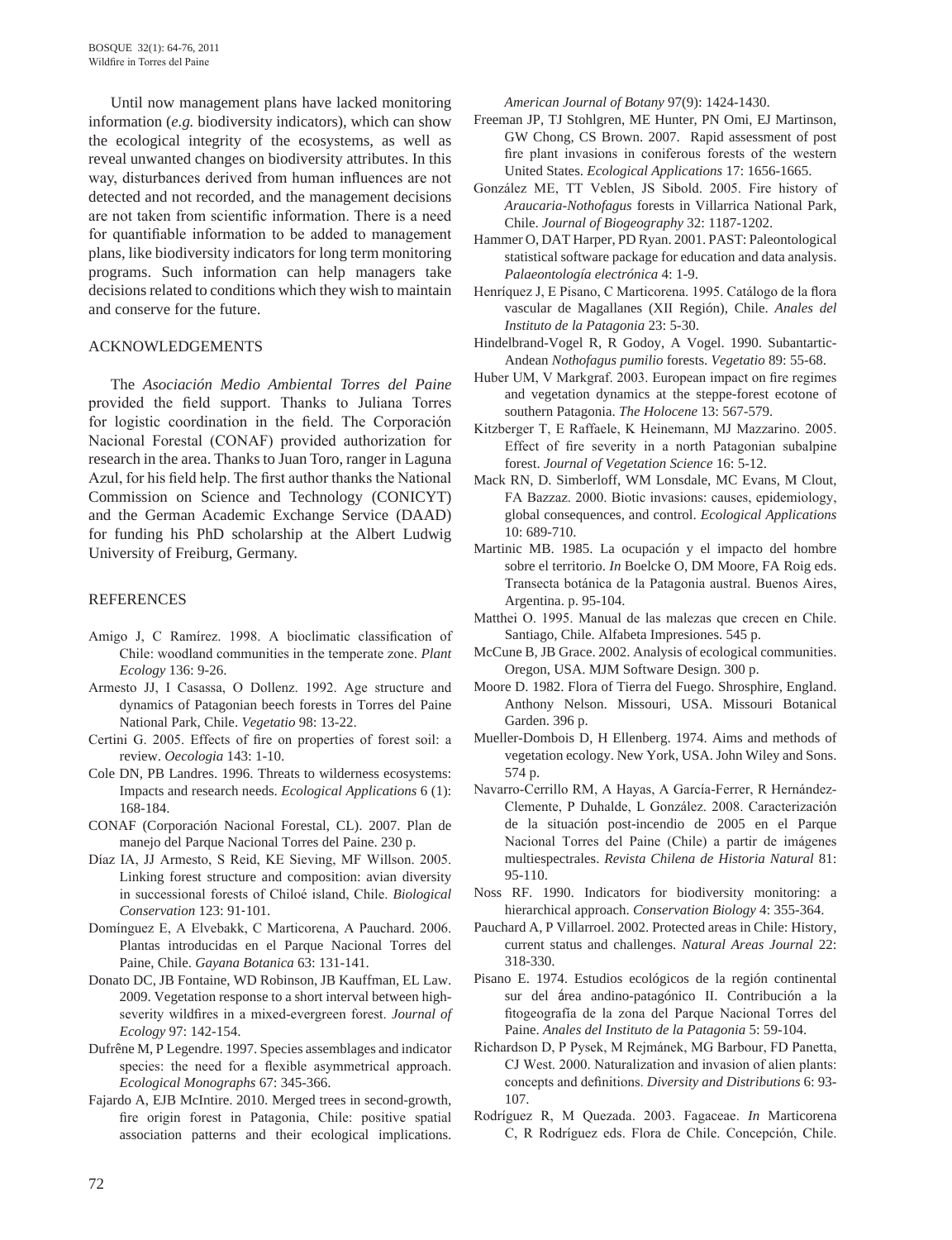Universidad de Concepción. p 64-78.

- Rusch GM, JG Pausas, J Leps. 2003. Plant functional types in relation to disturbance and land use: Introduction. *Journal of Vegetation Science* 14: 307-310.
- Veblen TT, V Markgraf. 1988. Steppe expansion in Patagonia? *Quaternary research* 30: 331-338.
- Veblen TT, M Mermoz, C Martin, E Ramilo. 1989. Effect of exotic deer on forest regeneration and composition in Northern Patagonia. *Journal of Applied Ecology* 26: 711-724.
- Veblen TT, C Donoso, T Kitzberger, A Rebertus. 1996. Ecology of southern Chilean and Argentinean *Nothofagus* forests. *In* Veblen TT, R Hill, J Read eds. The ecology and biogeography of *Nothofagus* forests. New Haven and London. Yale University Press. p. 293-353.
- Veblen TT, T Kitzberger, E Raffaele, M Mermoz, ME González, JS Sibold, A Holz. 2008. The historical range of variability of fires in the Andean-Patagonian *Nothofagus* forest region. *International Journal of Wildland Fire* 17: 724-741.

Recibido: 25.06.10 Aceptado: 07.01.11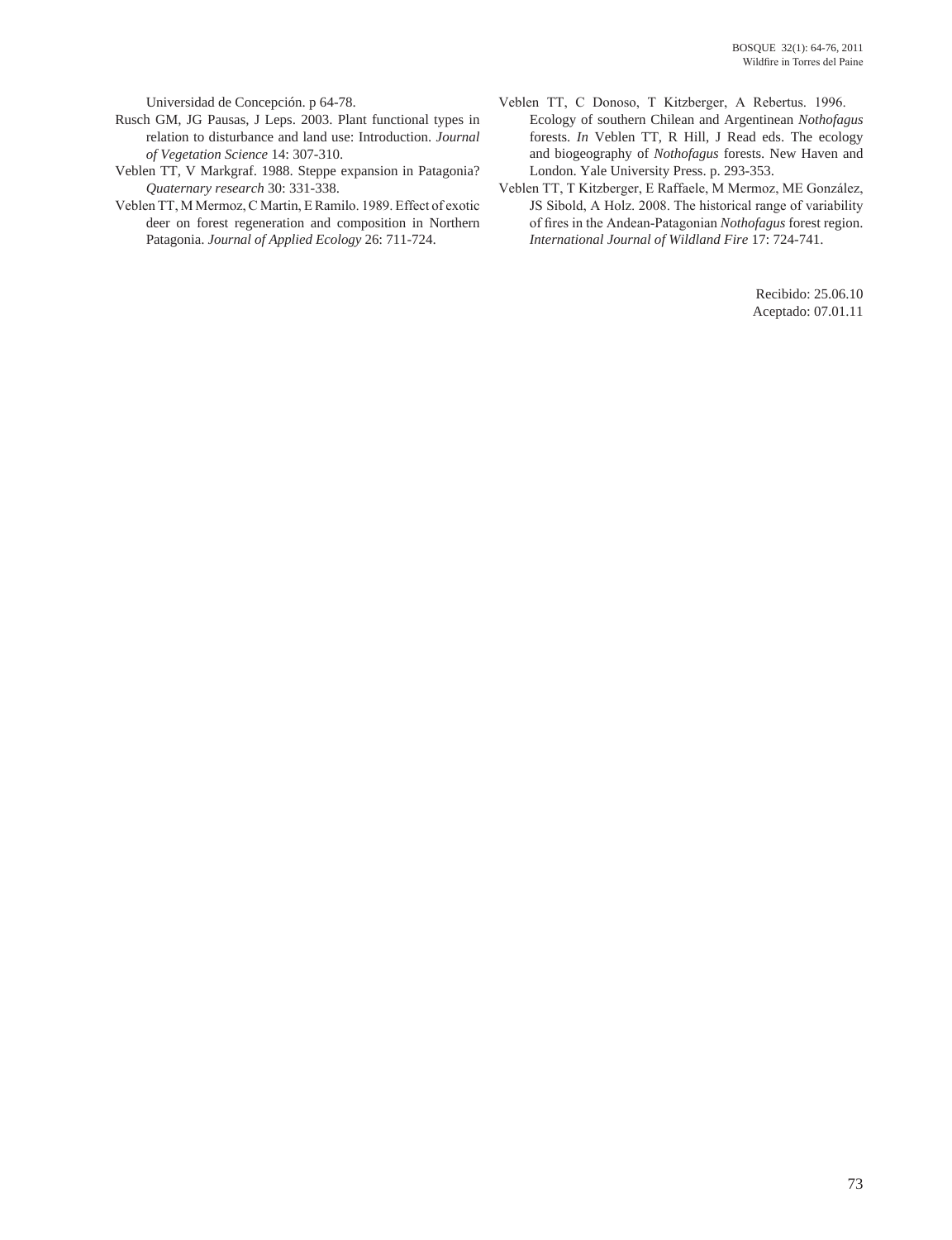| <b>Appendix 1.</b> Summary of site conditions for the stand plots evaluated in the present study (soil texture: $sL =$ sandy loam; $L =$ loam). |  |
|-------------------------------------------------------------------------------------------------------------------------------------------------|--|
| Resumen de condiciones de sitio para las parcelas evaluadas en el presente estudio (textura del suelo: sL= franco arenoso; L= franco).          |  |

| Stand plot / replicate     | $\mathbf{1}$   | 2                | 3              | $\overline{4}$              | 5              | 6              | 7              | 8                |  |  |
|----------------------------|----------------|------------------|----------------|-----------------------------|----------------|----------------|----------------|------------------|--|--|
| Cerro Paine unburned plots |                |                  |                |                             |                |                |                |                  |  |  |
|                            |                |                  |                |                             |                |                |                |                  |  |  |
| Latitude                   | 651089         | 650737           | 650774         | 650650                      | 650218         | 650657         | 650411         | 650348           |  |  |
| Longitude                  | 4354797        | 4354725          | 4354998        | 4355157                     | 4354924        | 4355561        | 4354571        | 4355055          |  |  |
| Elevation (m)              | 356            | 450              | 453            | 498                         | 674            | 531            | 545            | 652              |  |  |
| Aspect (°)                 | E              | <b>SE</b>        | <b>SE</b>      | <b>SE</b>                   | <b>SE</b>      | E              | <b>SE</b>      | <b>SE</b>        |  |  |
| Inclination $(°)$          | 10             | 20               | 9              | 29                          | 10             | 5              | 20             | 25               |  |  |
| Soil texture               | sL             | L                | sL             | L                           | L              | L              | L              | L                |  |  |
| Herbivory index            | $\mathbf{1}$   | $\boldsymbol{0}$ | $\overline{0}$ | $\overline{0}$              | $\overline{0}$ | $\overline{0}$ | $\overline{0}$ | $\boldsymbol{0}$ |  |  |
|                            |                |                  |                | Cordón Masle unburned plots |                |                |                |                  |  |  |
|                            |                |                  |                |                             |                |                |                |                  |  |  |
| Latitude                   | 654620         | 658025           | 656212         | 656646                      | 657123         | 655459         | 656882         | 654483           |  |  |
| Longitude                  | 4362219        | 4362741          | 4362807        | 4362871                     | 4362937        | 4362649        | 4362992        | 4362924          |  |  |
| Elevation (m)              | 430            | 433              | 464            | 499                         | 492            | 557            | 530            | 612              |  |  |
| Aspect $(°)$               | S              | <b>SE</b>        | <b>SE</b>      | <b>SE</b>                   | <b>SE</b>      | S              | <b>SE</b>      | <b>SE</b>        |  |  |
| Inclination $(°)$          | 3              | 6                | 27             | 22                          | 20             | 23             | 35             | 5                |  |  |
| Soil texture               | sL             | sL               | L              | sL                          | sL             | sL<br>sL       |                | L                |  |  |
| Herbivory index            | $\overline{0}$ | $\boldsymbol{0}$ | $\Omega$       | $\Omega$                    | $\Omega$       | $\overline{0}$ | $\overline{0}$ | $\overline{0}$   |  |  |
|                            |                |                  |                | Cordón Masle burned plots   |                |                |                |                  |  |  |
| Latitude                   | 654571         | 658049           | 656369         | 656734                      | 657082         | 655308         | 657006         | 654347           |  |  |
| Longitude                  | 4362102        | 4362543          | 4362626        | 4362822                     | 4363046        | 4362803        | 4363022        | 4363099          |  |  |
| Elevation (m)              | 405            | 381              | 527            | 464                         | 526            | 598            | 538            | 638              |  |  |
| Aspect (°)                 | S              | <b>SE</b>        | <b>NE</b>      | <b>SE</b>                   | <b>SE</b>      | <b>SE</b>      | <b>SE</b>      | <b>SE</b>        |  |  |
| Inclination $(°)$          | 5              | 15               | 25             | 22                          | 26             | 20             | 32             | 9                |  |  |
| Soil texture               | sL             | sL               | L              | sL                          | sL             | sL             | sL             | sL               |  |  |
| Herbivory index            | $\overline{0}$ | $\theta$         | $\theta$       | $\overline{0}$              | $\theta$       | $\overline{0}$ | $\overline{0}$ | $\theta$         |  |  |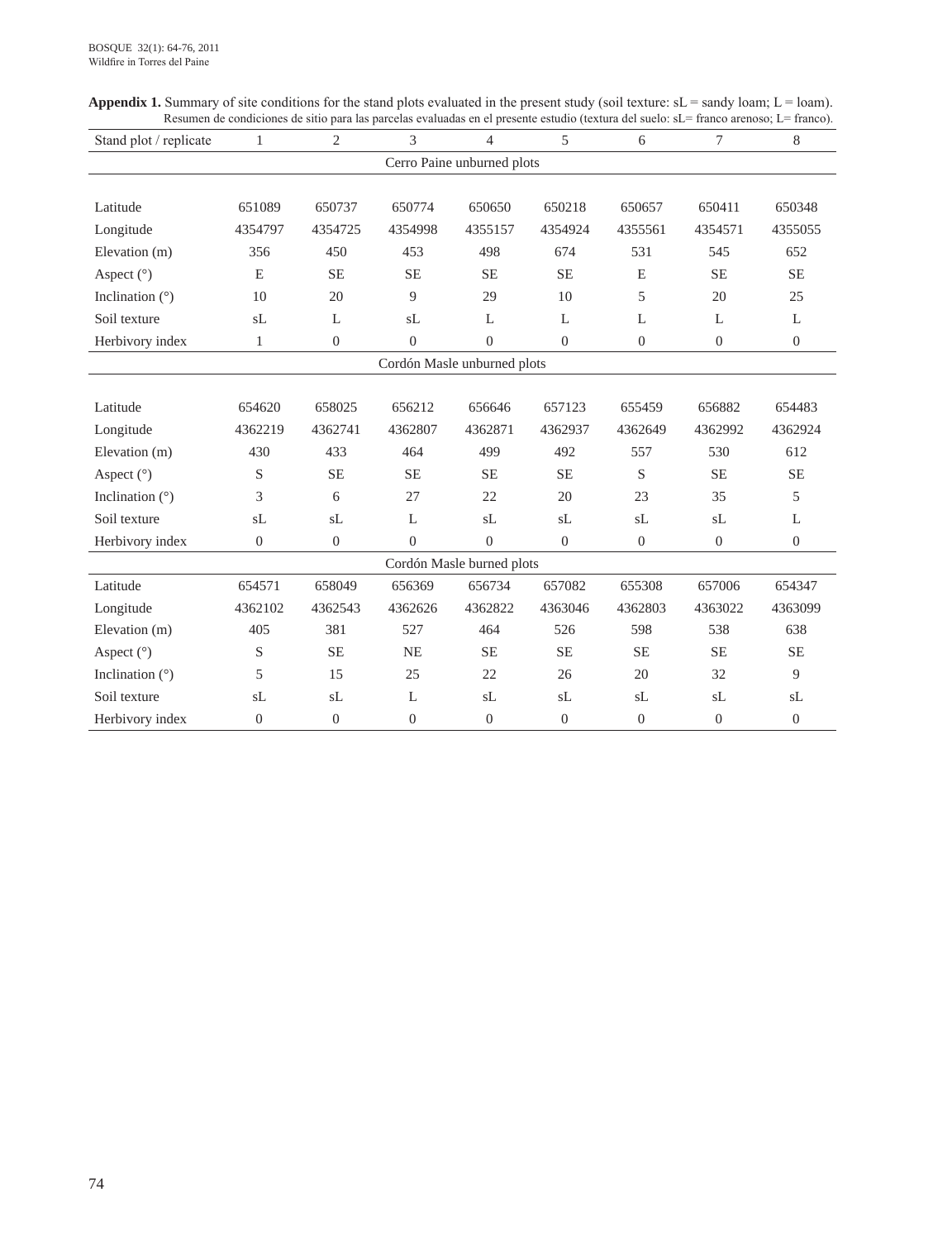**Appendix 2.** List of species appearing on vegetation plots. Species are arranged alphabetically. Family codes (Fam) are formed by initial letters of the family name. The following information is given for each species: general plant life forms (GLF): Tree = trees, Tshr = tall shrub, Lshr = low shrubs, Herb = herbs, Gram = graminoids, Epip = epiphytes; Raunkiaer plant life forms (RLF): Phan = phanerophytes, Cham = chamaephytes, Epip = epiphytes, Geop= geophytes (Cryptophytes), Hemi = hemicryptophytes, Thero = therophytes; Phytogeographic origin (O):  $E =$  exotic (non-native);  $N =$  native; frequency of species in Cerro Paine unburned plots (CPUP), Cordón Masle unburned plots (CMUP) and Cordón Masle burned plots (CMBP).

Listado de especies registradas en los censos de vegetación. Las especies están ordenadas alfabéticamente. Los códigos de las familias (Fam) están formados por las letras iniciales de los nombres de las familias. La siguiente información es dada para cada especie: Formas de vida generales (GLF): Tree = árboles, Tshr = arbustos altos, Lshr = arbustos bajos, Herb = hierbas, Gram = graminoides, Epip = epifitos; Formas de vida de Raunkiaer (RLF): Phan = fanerófitos, Cham = caméfitos, Hemi = hemicriptófitos, Geop = geófitos (criptófitos), Ther = terófitos, Epip = epifitos; Origen fitogeográfico (O): E = exóticas, N = nativas; Frecuencia de las especies en las parcelas no incendiadas de Cerro Paine (CPUP), parcelas no incendiadas de Cordón Masle (CMUP) y las parcelas incendiadas de Cordón Masle (CMBP).

| Species                                    | Fam        | <b>GLF</b> | <b>RLF</b> | $\mathcal{O}$ | <b>CPUP</b>              | <b>CMUP</b>              | <b>CMBP</b> |
|--------------------------------------------|------------|------------|------------|---------------|--------------------------|--------------------------|-------------|
| Acaena ovalifolia Ruiz et Pavón            | Ros        | Herb       | Hemi       | $\mathbf N$   | 62.5                     | 12.5                     | 75.0        |
| Acaena pinnatifida Ruiz et Pavón           | Ros        | Herb       | Hemi       | ${\bf N}$     | 25.0                     | 12.5                     | 62.5        |
| Agrostis capillaris L.                     | Poa        | Gram       | Ther       | E             | $\overline{\phantom{a}}$ | $\overline{a}$           | 37.5        |
| Aira caryophyllea L.                       | Poa        | Gram       | Ther       | E             | 12.5                     | $\overline{a}$           | 62.5        |
| Anemone multifida Poiret                   | Ran        | Herb       | Hemi       | ${\bf N}$     |                          | $\overline{a}$           | 25.0        |
| Anthoxanthum odoratum L.                   | Poa        | Gram       | Ther       | $\mathbf E$   |                          |                          | 62.5        |
| Arachnithis quetrihuensis Dimitri          | Cor        | Herb       | Geop       | ${\bf N}$     | 37.5                     | $\overline{a}$           | 12.5        |
| Baccharis magellanica (Lam.) Pers          | Ast        | Lshr       | Cham       | ${\bf N}$     | 12.5                     | $\overline{\phantom{0}}$ | 37.5        |
| Berberis microphylla G. Forster            | Ber        | Tshr       | Phan       | ${\bf N}$     | 37.5                     | 75.0                     | 62.5        |
| Blechnum penna-marina (Poiret) Kuhn        | Ble        | Herb       | Hemi       | ${\bf N}$     | 37.5                     | 25.0                     |             |
| Calceolaria biflora Lam.                   | Scr        | Herb       | Hemi       | ${\bf N}$     | 37.5                     | 12.5                     | 100.0       |
| Calceolaria uniflora Lam.                  | Scr        | Herb       | Hemi       | ${\bf N}$     | 12.5                     |                          |             |
| Cerastium arvense L.                       | Car        | Herb       | Hemi       | E             |                          | $\overline{\phantom{0}}$ | 12.5        |
| Chiliotrichum diffusum (G. Forster) Kuntze | Ast        | Tshr       | Phan       | N             | 50.0                     | 75.0                     | 12.5        |
| Chloraea magellanica Hook. f.              | <b>Orc</b> | Herb       | Hemi       | N             | 37.5                     | 12.5                     |             |
| Cirsium vulgare (Savi) Ten.                | Ast        | Herb       | Ther       | E             | $\overline{a}$           | $\overline{\phantom{a}}$ | 37.5        |
| Cyptopteris fragilis (L.)                  | <b>Woo</b> | Herb       | Hemi       | $\mathbf N$   | $\overline{\phantom{a}}$ | 25.0                     |             |
| Dactilys glomerata L.                      | Poa        | Gram       | Hemi       | ${\bf E}$     |                          | $\overline{\phantom{a}}$ | 25.0        |
| Deschampsia flexuosa (L.) Trin.            | Poa        | Gram       | Hemi       | ${\bf E}$     | 100.0                    | 100.0                    | 62.5        |
| Embothrium coccineum J. R. et G. Forster   | Pro        | Tree       | Phan       | $\mathbf N$   | 12.5                     | $\qquad \qquad -$        |             |
| Empetrum rubrum Vahl ex Willd.             | Emp        | Lshr       | Cham       | N             |                          | $\frac{1}{2}$            | 12.5        |
| Epilobium australe Poepp. et Hausskn       | Ona        | Herb       | Hemi       | N             |                          | $\frac{1}{2}$            | 50.0        |
| Erigeron myosotis Pers.                    | Ast        | Herb       | Hemi       | $\mathbf N$   |                          | $\frac{1}{2}$            | 37.5        |
| Erodium cicutarium (L.) L'Hér. ex Aiton    | Ger        | Herb       | Hemi       | N             |                          | $\overline{\phantom{0}}$ | 25.0        |
| Escallonia rubra (Ruiz et Pavón) Pers.     | Sax        | Lshr       | Cham       | N             | 62.5                     | 100.0                    | 37.5        |
| Galium aparine L.                          | Rub        | Herb       | Hemi       | ${\bf E}$     | 37.5                     | 12.5                     | 62.5        |
| Galium rotundifolium L.                    | Rub        | Herb       | Hemi       | E             | 50.0                     | 12.5                     | 75.0        |
| Gamochaeta nivalis Cabr.                   | Ast        | Herb       | Hemi       | N             |                          | $\frac{1}{2}$            | 25.0        |
| Gamochaeta spiciformis (Sch. Bip) Cab.     | Ast        | Herb       | Hemi       | $\mathbf N$   | 12.5                     | $\blacksquare$           | 62.5        |
| Gaultheria mucronata (L. f.) Hook. et Arn. | Eri        | Lshr       | Cham       | $\mathbf N$   | 37.5                     | 12.5                     |             |
| Gavilea lutea (Pers.) M. N. Correa         | <b>Orc</b> | Herb       | Hemi       | $\mathbf N$   | 62.5                     | 12.5                     |             |
| Geranium magellanicum Hook. f.             | Ger        | Herb       | Hemi       | N             | $\overline{\phantom{a}}$ | $\mathbb{L}$             | 25.0        |
| Geum magellanicum Pers.                    | Ros        | Herb       | Hemi       | ${\bf N}$     | 12.5                     | 12.5                     | 12.5        |
| Hieracium antarcticum Durv.                | Ast        | Herb       | Hemi       | ${\bf N}$     | 37.5                     | 12.5                     | 12.5        |
| Holcus lanatus L.                          | Poa        | Gram       | Ther       | E             | 25.0                     | $\overline{\phantom{a}}$ | 75.0        |
| Hordeum marinum Hudson                     | Poa        | Gram       | Hemi       | ${\bf E}$     | $\overline{\phantom{0}}$ | 12.5                     | 12.5        |
| Hypochaeris radicata L.                    | Com        | Herb       | Hemi       | ${\bf E}$     |                          |                          | 75.0        |

Continuing presence on the next page.